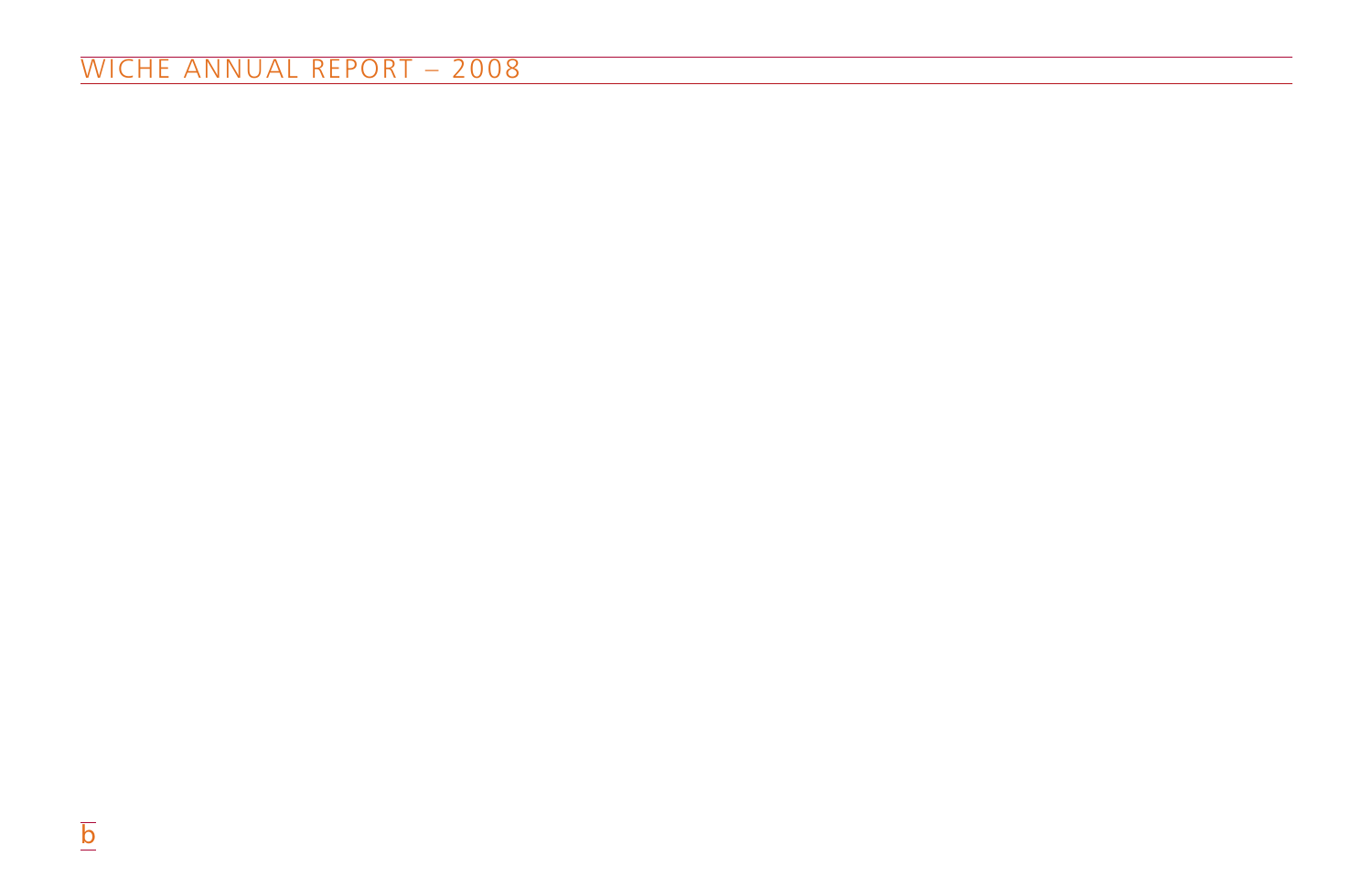# Stepping Up from the Ivory Tower A Message from WICHE Chair Roy T. Ogawa

How can higher education "step up" and meet the increasing demand for highly skilled workers in the West? And how can WICHE help states meet this demand? These are tough questions, with no easy answers. But innovative initiatives in two areas – workforce development and accountability – are playing an important role in creating solutions.

The West, along with the rest of the U.S., is facing a lack of alignment between identified state workforce needs and the way our colleges and universities prepare students. While some community colleges are engaged in workforce development (at least at a local level), our four-year institutions tend not to see it as part of their mission – instead, they traditionally focus on research, teaching, and service. For some, this disjunction is an accountability issue. For others, it's a matter of weak or outdated statewide policy related to workforce and higher education. Whatever the cause or causes, it's a fact that higher ed and workforce development generally run on separate tracks.

For the last three years, WICHE's project *Escalating Engagement: State Policy to Protect Access to Higher Education*, sponsored by the Ford Foundation, has forged connections between

postsecondary education and state workforce and economic development. WICHE has worked with several states – including Alaska, Hawaii, Oregon, North Dakota, South Dakota,



and Washington – to try to bring all stakeholders into the conversation, including representatives from higher education, the state government, and the business community. By assisting higher education institutions as they "step up" from the ivory tower to meet workforce challenges – and by working with other stakeholders to ensure that higher ed's voice is also heard – WICHE is helping our states and our region stay competitive in the global economy.

This work is especially critical now. With the off-shoring of blue-collar jobs that once employed a high percentage of our population, the U.S. needs to grow its educated "creative class," our best hope for prospering in the new knowledge-based global economy and for supporting our own citizens. As huge numbers of Baby Boomers retire, we'll need to repopulate that creative class by increasing our college graduate numbers. To do that, we must better prepare those students we haven't served well in the past, including minority students – whose numbers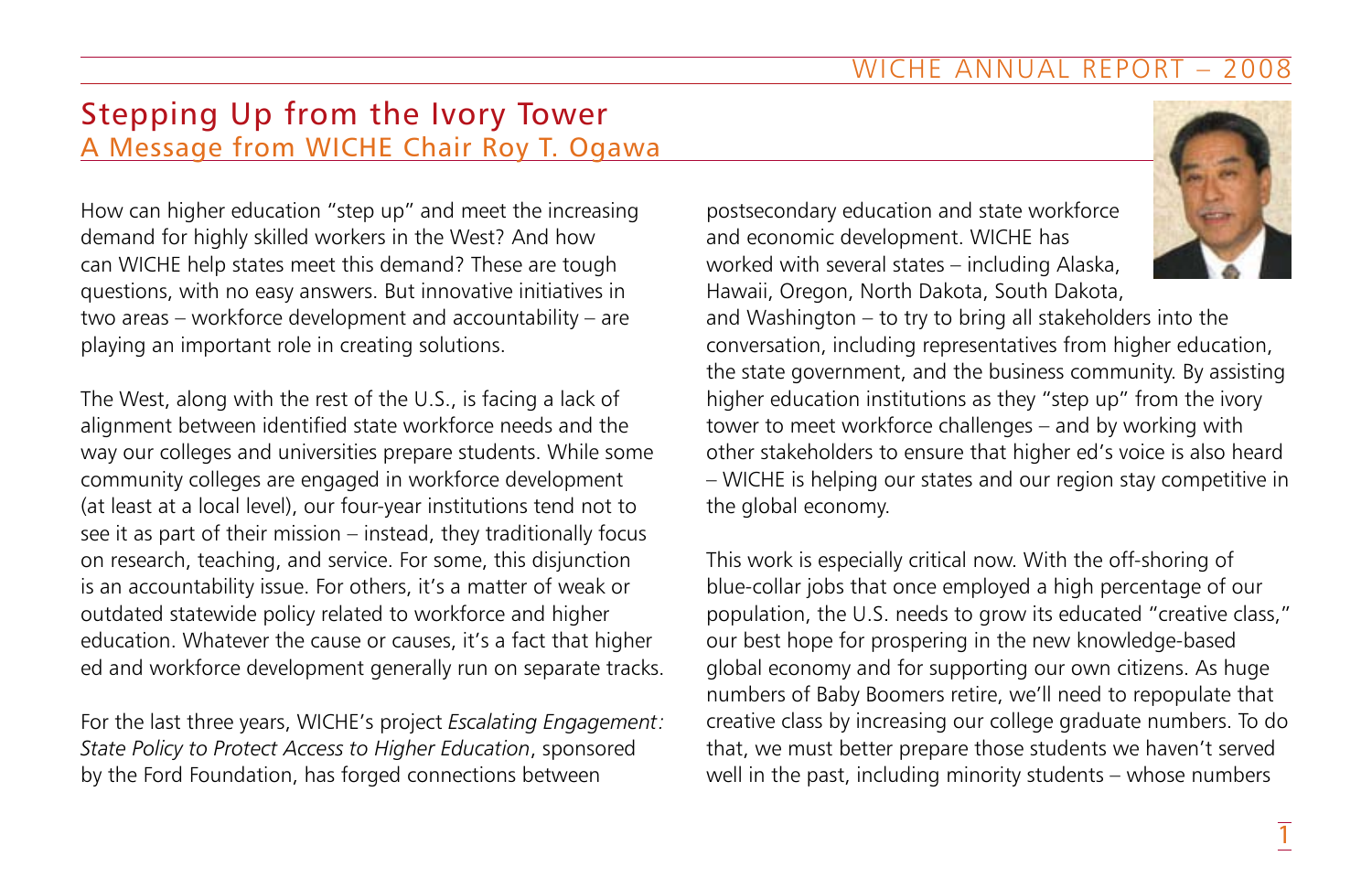are growing rapidly, according to this year's edition of *Knocking at the College Door*, WICHE's high school graduate projections.

*Escalating Engagement* has approached this challenge from several directions. One example relates to skills assessment. In June WICHE partnered with ACT to host the Workforce Certification and Higher Education Summit in Lake Tahoe. We were fortunate to have some 70 education and workforce development leaders from all of the WICHE states gather to learn, share ideas, and review workforce certification tools like ACT WorkKeys, a job skills assessment that helps certify the competence of potential employees in particular areas. WICHE will propose a new phase of *Escalating Engagement* to support ongoing state activities in this area. At the same time, WICHE's Student Exchange Programs continue to strive to assist participating states in the West to respond to critical workforce shortages.

In the end successful workforce development requires accountability for the difficult task at hand from *all* stakeholders – higher ed, the state, and business, as well as each state's citizens. Accountability is one of WICHE's core areas – and the organization holds itself accountable, too. With an assist from the National Center for Higher Education Management Systems, WICHE is conducting an organizational evaluation and review of its work and leadership. I am confident that it will confirm

my belief that WICHE is a dynamic organization with superb leadership, ready to carry us forward as we strive for excellence in all our current and future projects, in 2008 and beyond.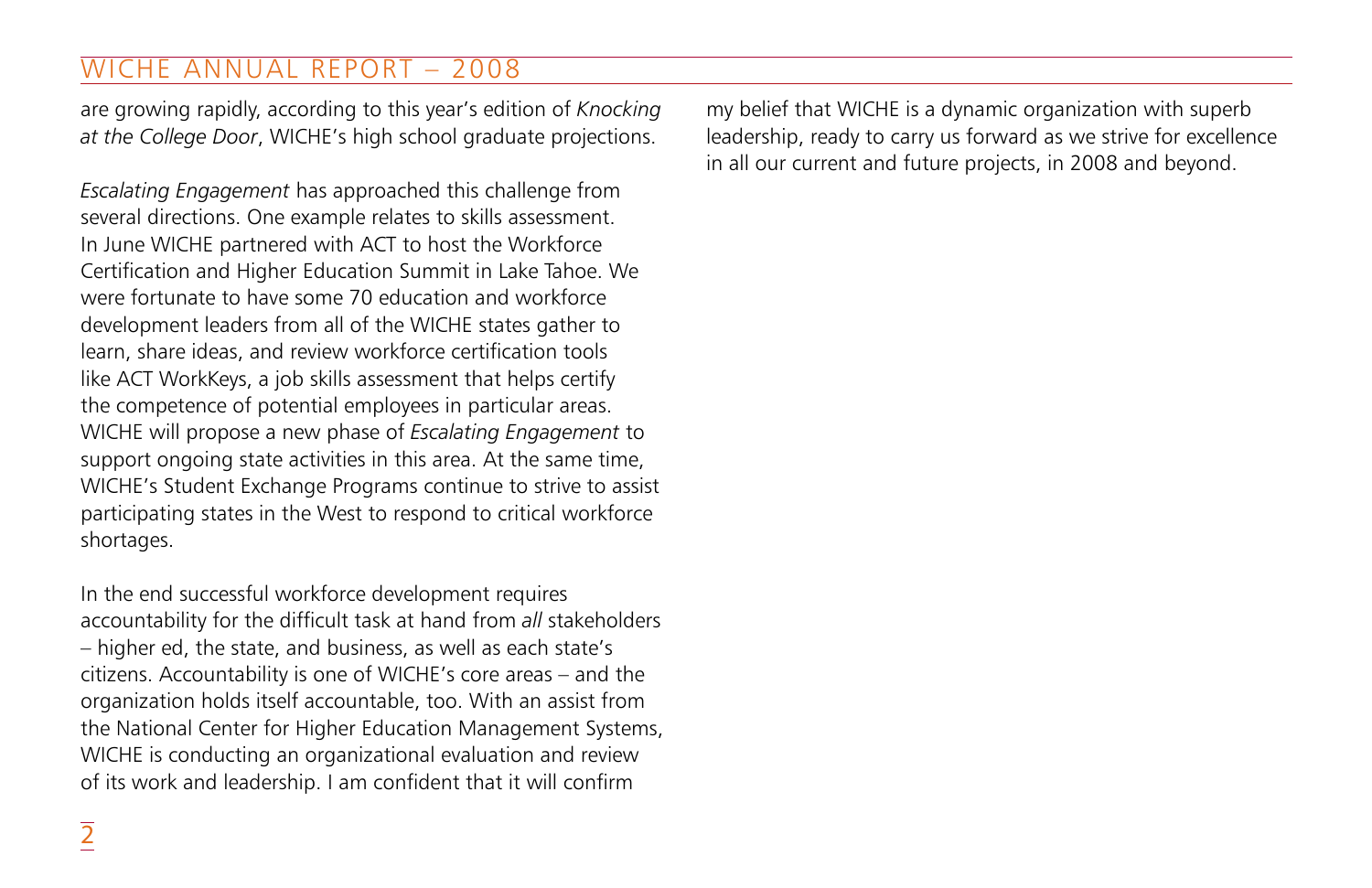# The Power of Accountability A Message from WICHE President David A. Longanecker

Accountability has gotten a bad rap: for many of us in the education community, the word implies a lack of faith in educators and a lack of trust in our public education system. So it's no surprise that when U.S. Education Secretary Margaret Spellings's Commission on the Future of American Higher Education issued a report in September 2006 calling for more accountability in higher education, it raised a hue and cry. Would higher ed, which has generally monitored itself, now have the feds look over its shoulder? Would our colleges and universities be subjected No Child Left Behind-style testing and strictures (and the problems attendant with them)? But what really worried many people was the focus on student-learning outcomes: would imposing such standards reduce higher ed's traditional autonomy? And would standardization cut into the very freedom that has made our system of higher education great?

And one other thing: How, exactly, did the commission propose to measure the *quality* of higher education? After all, at this level (so goes the argument), educational quality is much less about the mastery of testable skills and the recall of facts and more about something greater than those things: the ability to learn, and the flexibility of mind that allows this.

But as writer Robert Pirsig said in *Zen and the Art of Motorcycle Maintenance*, "If you can't say what Quality is, how do you know what it is, or how do you know that it even exists?

If no one knows what it is, then for all practical purposes it doesn't exist at all."

Where some saw certain doom, however, others saw opportunity – a chance to develop meaningful and workable accountability tools that would indeed improve the quality of higher education. Picking up the gauntlet thrown down by the commission were the National Association of State University and Land Grant Colleges and the American Association of State Colleges and Universities, who together represent most of the nation's public four-year (and beyond) colleges and universities and who jointly developed the Voluntary System of Accountability. But they weren't alone. A select group of public two-year colleges got into the accountability act with Achieving the Dream, an accountability project funded by Lumina Foundation for Education. And a group of nontraditional institutions specializing in technology-mediated learning worked through the President's Forum to develop the Transparency By

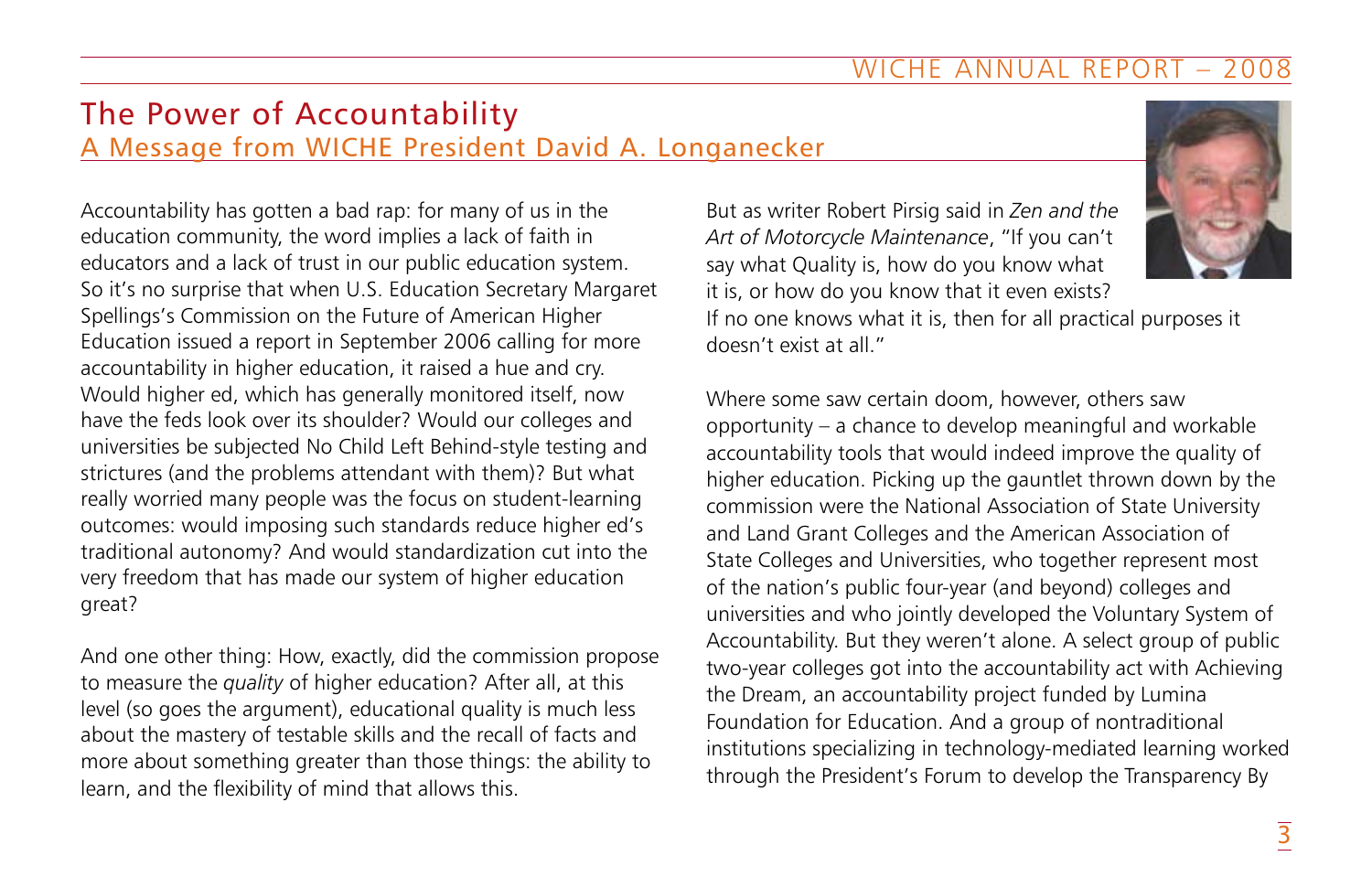Design initiative, which provides comparative information on online courses and services.

What these organizations know is that today, institutions *need*  to be accountable – first and foremost, to their students. In an age when the cost of higher education is going through the roof, accountability is in large part about making sure that students – most of whom will take out sizable loans to cover their education – are getting value for money. As Michael Offerman, leader of the working group that developed Transparency By Design, said, "Students should be wellinformed about their education options – what they will learn and how well other students have performed at a specific institution."

Accountability has long been a primary focus for WICHE. In 2008 WICHE, through WCET, joined the Transparency by Design initiative to be a part of this smart and essential move to make our higher education system even stronger and better able to serve our students. Long ago we learned that access to higher education isn't enough: we also need to ensure student success. Accountability can help us improve both the transparency and efficacy of these student success efforts. And ultimately, like it or not, measuring student learning will be the coin of the realm.

# Programs and Services

A number of WICHE's major initiatives relate to student access and services, and most of these are managed by Programs and Services. The newest student exchange program is WICHE ICE (Internet Course Exchange). Founded in 2007, ICE seeks to provide broader access to specific higher education opportunities and programs by facilitating the sharing of electronically delivered courses throughout the WICHE region and beyond. In fiscal 2008 15 higher education institutions and university systems in the West were ICE members. These institutions are developing (or assessing the feasibility of developing) course and program exchanges in a variety of disciplines, including general education, social work, allied health fields, teacher preparation (in secondary math and science), and others. Member institutions are represented on the WICHE ICE Steering Board, which oversees the policies that guide this regional consortium.

WICHE ICE enables institutions to share development costs for Internet courses. It also increases the menu of online course and program offerings available to students and helps states address workforce shortages in several targeted fields. Students enroll for WICHE ICE courses at their own institutions, eliminating financial aid and transfer hassles and enabling them to get the courses they need to complete their degrees. Faculty members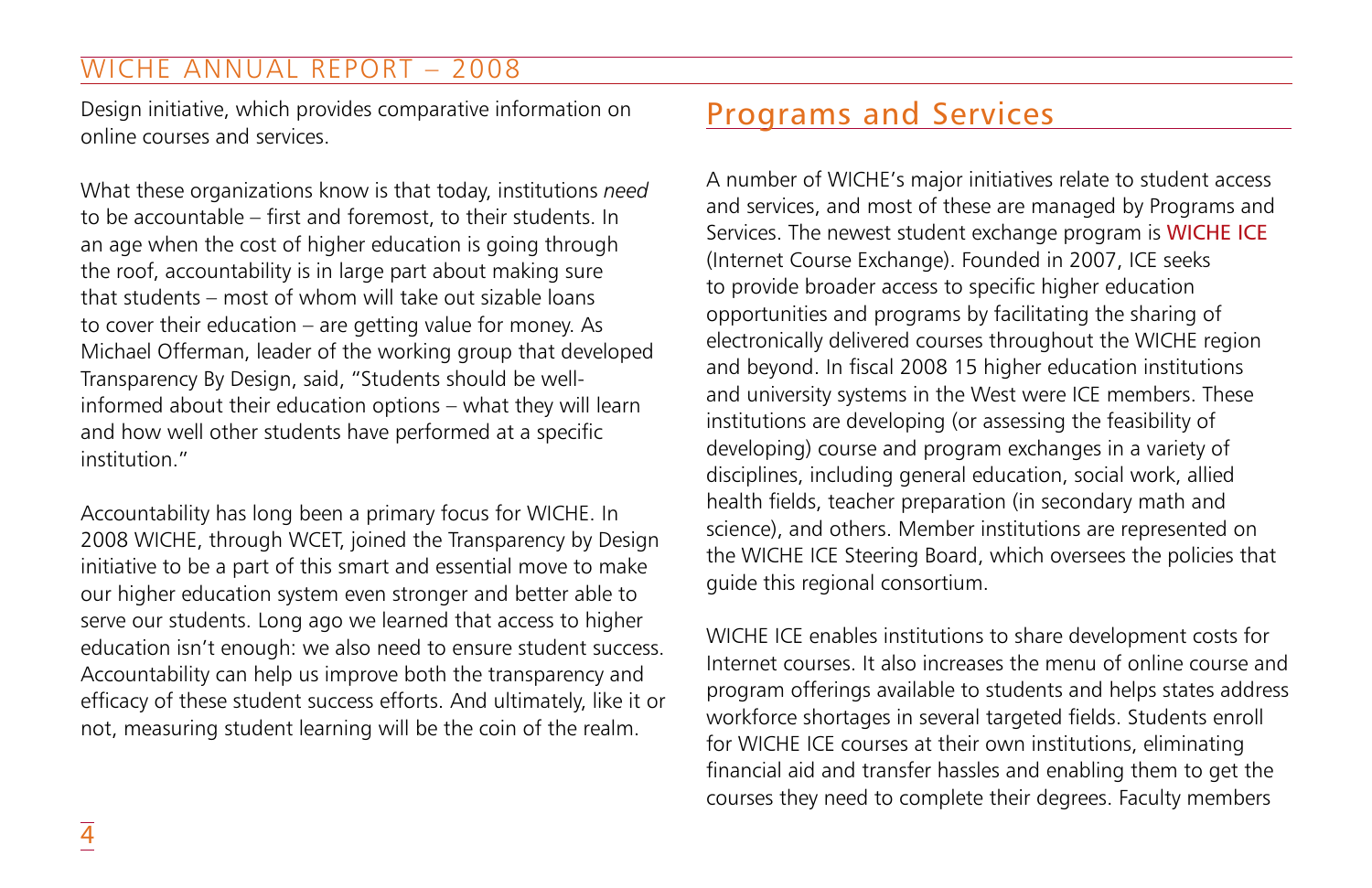benefit from cross-institutional interactions. Colleges and universities avoid the cost of developing new courses that are available elsewhere; in addition, they can attract more students to their own online courses.

During fiscal 2008 WICHE staff and ICE members developed the *ICE Operations Manual* and *ICE Implementation Guide* to ensure consistent execution of the policies and procedures governing exchanges among member institutions. Staff also submitted a proposal to and received funding from the Alfred P. Sloan Foundation for the development of a business and marketing plan, work that will be completed in FY2009.

Another program that supports increasing access to postsecondary education and training is the State Scholars Initiative (SSI). SSI brings business leaders into middle and high schools to motivate students to complete a rigorous course of study. WICHE continues to work with 19 SSI business education partnerships, which are either receiving funds and operating SSI projects or have completed their projects but remain in the network. They are: Arizona, Arkansas, Connecticut, Indiana, Kentucky, Louisiana, Maryland, Massachusetts, Michigan, Mississippi, Missouri, New Hampshire, Oklahoma, South Dakota, Tennessee, Utah, Virginia, West Virginia, and Wyoming. Five additional states were previously funded, and they created and completed SSI projects: Nebraska, New Jersey, New Mexico,

Rhode Island, and Washington. Each state receives up to \$300,000 to implement the SSI model in participating pilot school districts. Data, released this year, demonstrated that SSI has positively influenced all adult stakeholders regarding their perspective on the importance of the SSI core course of study. Most important, the data show that SSI positively influences student plans to take a rigorous curriculum in high school.

In fiscal 2008 WICHE completed its third year as SSI program administrator and was awarded continuation funding through spring 2009. The total amount of funding for State Scholars is \$6.6 million: \$2.1 million funds WICHE's administrative costs, and \$4.5 million supports state efforts.

At the request of the assistant secretary of the Office of Vocational and Adult Education, WICHE hosted the National Summit on Academic Rigor and Relevance in Boston, MA, in April. The dual purpose of the summit was to examine the role and effectiveness of the business community in driving national education reform conversations and to discuss policy efforts designed to increase academic rigor and to improve academic relevance in high school. Thirty-six states and territories were represented, including: Alabama, Alaska, Arkansas, Arizona, Colorado, Connecticut, Florida, Georgia, Guam, Hawaii, Indiana, Iowa, Kentucky, Louisiana, Maine, Massachusetts, Maryland, Michigan, Minnesota, Mississippi, Missouri, New Hampshire,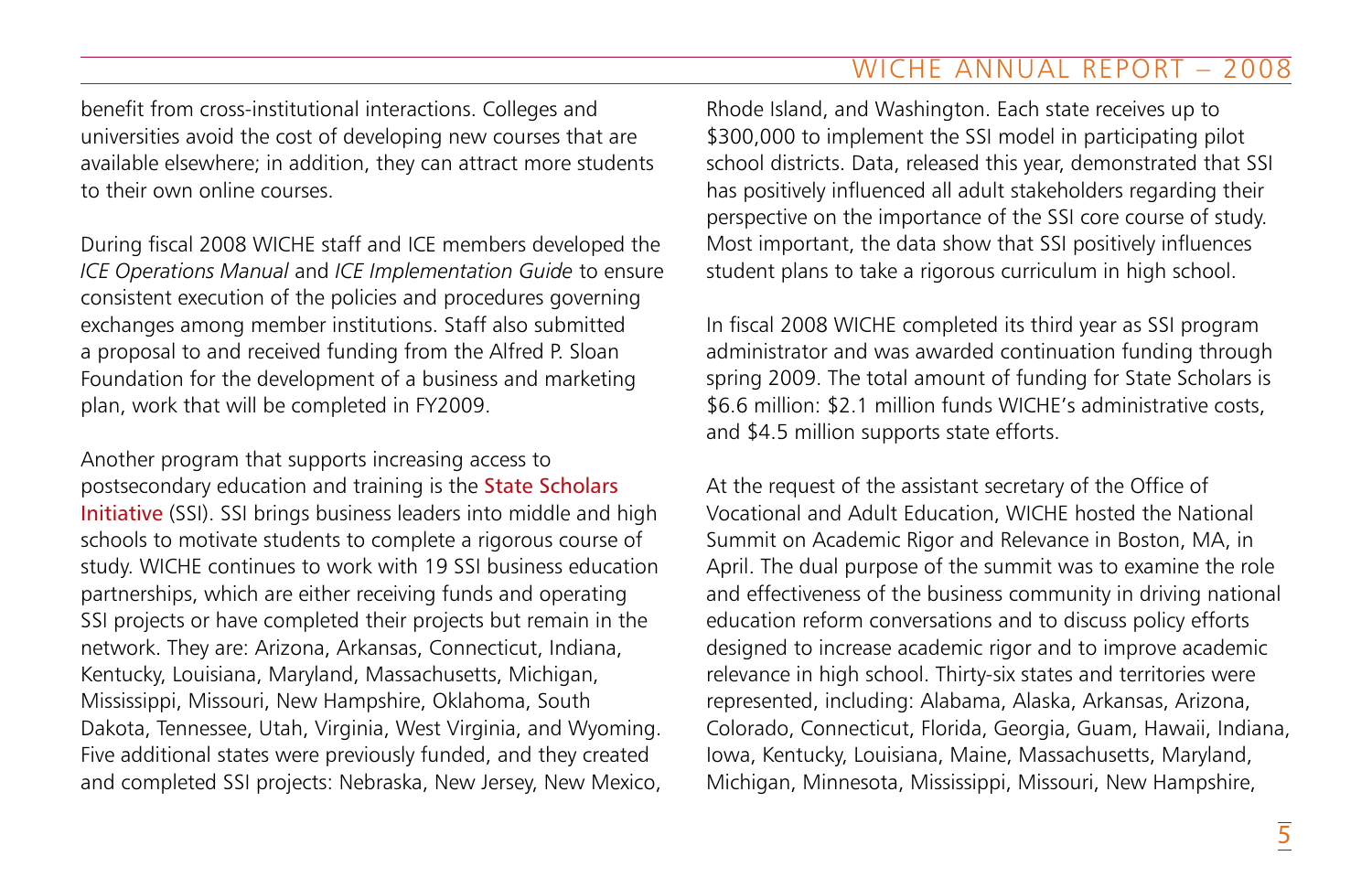New Mexico, North Dakota, Oklahoma, Puerto Rico, Rhode Island, South Carolina, South Dakota, Tennessee, Texas, Utah, Virgin Islands, Virginia, West Virginia, and Wyoming.

WICHE's original access initiative, created in the early 1950s, was the Student Exchange Program, which now includes the Western Undergraduate Exchange (WUE), the Western Regional Graduate Program (WRGP), and the Professional Student Exchange Program (PSEP). These three programs allow students to attend out-of-state institutions in the region at reduced costs and also help the West's higher education institutions to fill enrollment gaps and better manage their resources. In 2007-08 students and their families saved almost \$138 million in reduced tuition costs by participating in just one of our programs, the Western Undergraduate Exchange.

Out-of-state students can pay 150 percent of the resident tuition rate if they enroll in WUE institutions. Last year, WUE enrolled more than 22,100 students in 135 public two- and four-year institutions in the West, saving students and their families \$137.7 million. WUE also welcomed two new California institutions: California State University–San Bernadino and California State University–Sacramento. WICHE continues to encourage more institutions to join WUE and has expanded its outreach efforts by working with Western regional associations of high school counselors.

WRGP helps students enrolling in 203 distinctive graduate programs (many of them related to healthcare), where they pay resident tuition. Some three dozen institutions in 14 WICHE states (all but California) participate, and 460 students enrolled in academic year 2007-08. WRGP now includes professional science master's (PSM) programs, such as Arizona State University's PSM program in nanoscience.

Through PSEP students in 12 WICHE states participate in 10 professional education programs, all focused on healthcare, in other Western states. Last year PSEP enrolled 790 students, a 6 percent increase over the previous year. Each state determines the number of students it will support and the fields, which include medicine, dentistry, veterinary medicine, physical therapy, occupational therapy, optometry, podiatry, osteopathic medicine, physician assistant, and pharmacy.

In fall 2006 PSEP-supporting states renewed their efforts to collect return rate data on their PSEP graduates: the findings are detailed in WICHE's *Student Exchange Program 2007-08 Statistical Report*. The average return rate for all reporting WICHE states was 59 percent. Return rates for states that contractually require their PSEP graduates to return and serve ("payback states") were the highest, averaging 74 percent and ranging as high as 94 percent, depending on the profession. Return rates for "honor system" states were lower, averaging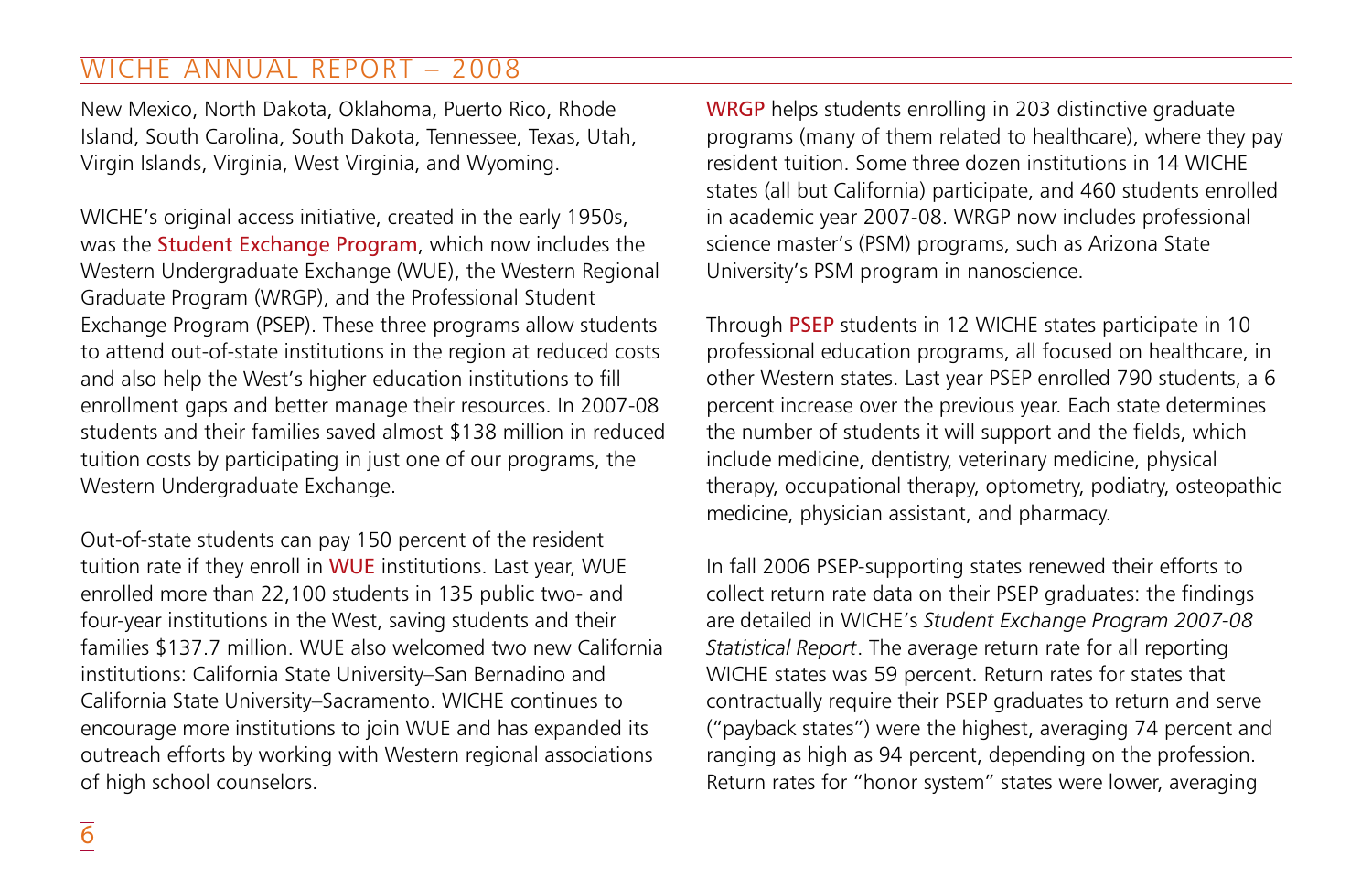39 percent and ranging up to 75 percent, depending on the profession. This data will help "honor system" states that have long used PSEP as a healthcare education access program and are now considering using it as a state workforce-building program. The data also point to the importance of increasing rural incentive programs that make it feasible for new graduates with a high debt load to return to primarily rural states and serve their home communities.

In fact, Programs and Services has been focusing on the issue of how to attract healthcare professionals to the rural West and other underserved areas. This is a challenge, even with tuition assistance to reduce initial student debt load: low reimbursement rates and lower salaries in underserved and rural areas are major deterrents for healthcare professionals. Lack of employment opportunities for spouses and few urban amenities are also important factors. As a first step toward a better understanding of the recruitment tools currently used throughout our region, WICHE completed the *Inventory of Rural Health Practice Incentives in the Western WICHE States*. Staff found that, given the severity of the shortages, the current funding levels of incentive programs are insufficient to stem the erosion of rural healthcare in the West. Since the inventory was released, we have witnessed:

An interest in increasing the amount of funding for

incentives that make a return to rural areas financially worthwhile for the recipients (e.g., New Mexico doubled the amount offered in one of its incentive programs; and the Montana Rural Physician Incentive Program increased its award).

- A move towards consolidation of the administration of these programs, to make it simpler for healthcare professionals to find and use local incentive opportunities.
- New incentive programs, such as those in Washington and Wyoming for rural veterinarians, similar to the North Dakota program that was legislated in 2007.

Programs and Services has also partnered with the WICHE Mental Health Program on a rural mental health training initiative, the Western Consortium for Rural Social Work, working with Western universities to increase the number of M.S.W.- and Ph.D.-prepared social workers who are committed to working in rural communities or as faculty members preparing students to serve rural clients. There is a shortage of doctorate-level social workers to serve as faculty to educate the workforce, particularly in rural states and states that do not have Ph.D. programs in this discipline. The participating institutions will recruit and retain doctoral candidates, who will enroll in the online, technology-enhanced doctorate offered by the University of Utah. Additionally, an online course exchange will enable the participating institutions to share courses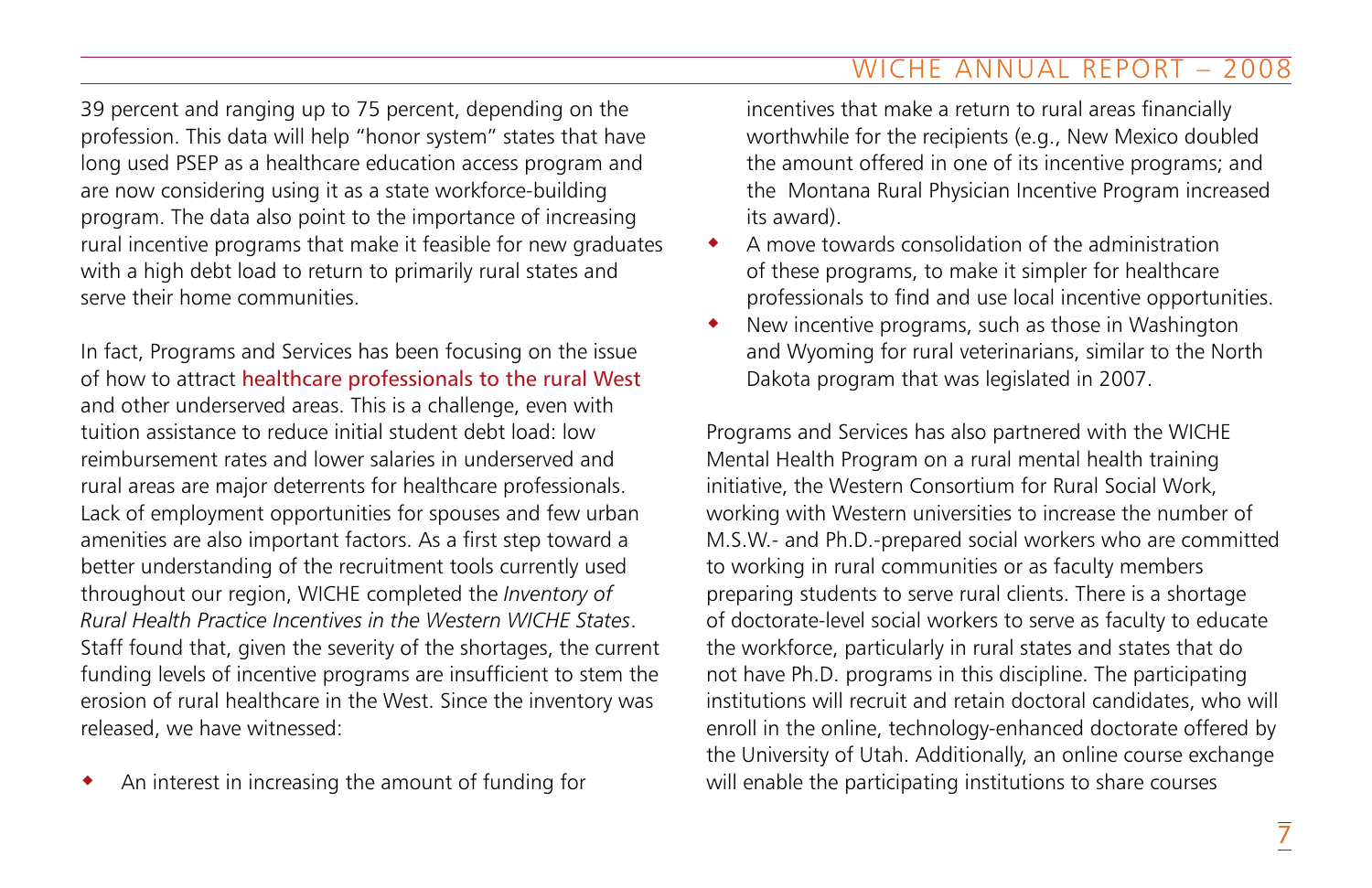focused on social work practice in rural and frontier areas. The participating M.S.W. and Ph.D. programs will expand their enrollments by offering these online courses and will jointly offer a graduate certificate in rural social work practice to enhance the professional training of current practitioners.

Programs and Services has also been developing a series of workforce briefs. The West's demographics present unique challenges in educating our future healthcare professionals. WICHE's new series – *A Closer Look at Healthcare Needs in the West – looks specifically at the regional healthcare workforce.* In fiscal 2008 the series (available at www.wiche.edu/SEP/PSEP) looked at the following topics:

 Medical education for physicians (May 2008). This report highlights three interrelated workforce issues of importance to physicians and medical schools that prepare individuals for a career in medicine: the shortage of physicians and the planned expansion of medical school enrollment; medical student indebtedness; and primary care physician service, with an emphasis on care delivery in rural areas. Two companion surveys are also available: one details medical school expansion plans in the WICHE region; and the second addresses Western schools' rural track programs and other rural-related activities for medical students.

 Health information technology (November 2007). Electronic health records and telemedicine, which are critical for efficient and high-quality healthcare delivery, are even more important in the rural West. Unfortunately, the number of programs currently available to train health information technology professionals greatly lags behind workforce needs. WICHE is examining ways to share the resources of existing programs in the region and help institutions use distance education to deliver their programs to more individuals in the West.

Programs and Services serves as secretariat to the Northwest Academic Forum (NWAF), which includes 32 master's and doctoral level institutions and 11 states. The 2008 NWAF annual meeting, held on April 2-3 at Boise State University, was themed "Local to Global: Partnerships and Strategies for Improvement." Speakers from the American Council on Education Center for International Initiatives, National Center for Higher Education Management Systems, and National Center for Academic Transformation made presentations and engaged in discussions with the NWAF provosts, vice presidents of academic affairs, and state academic officers about global educational comparisons, course redesign, and international education initiatives.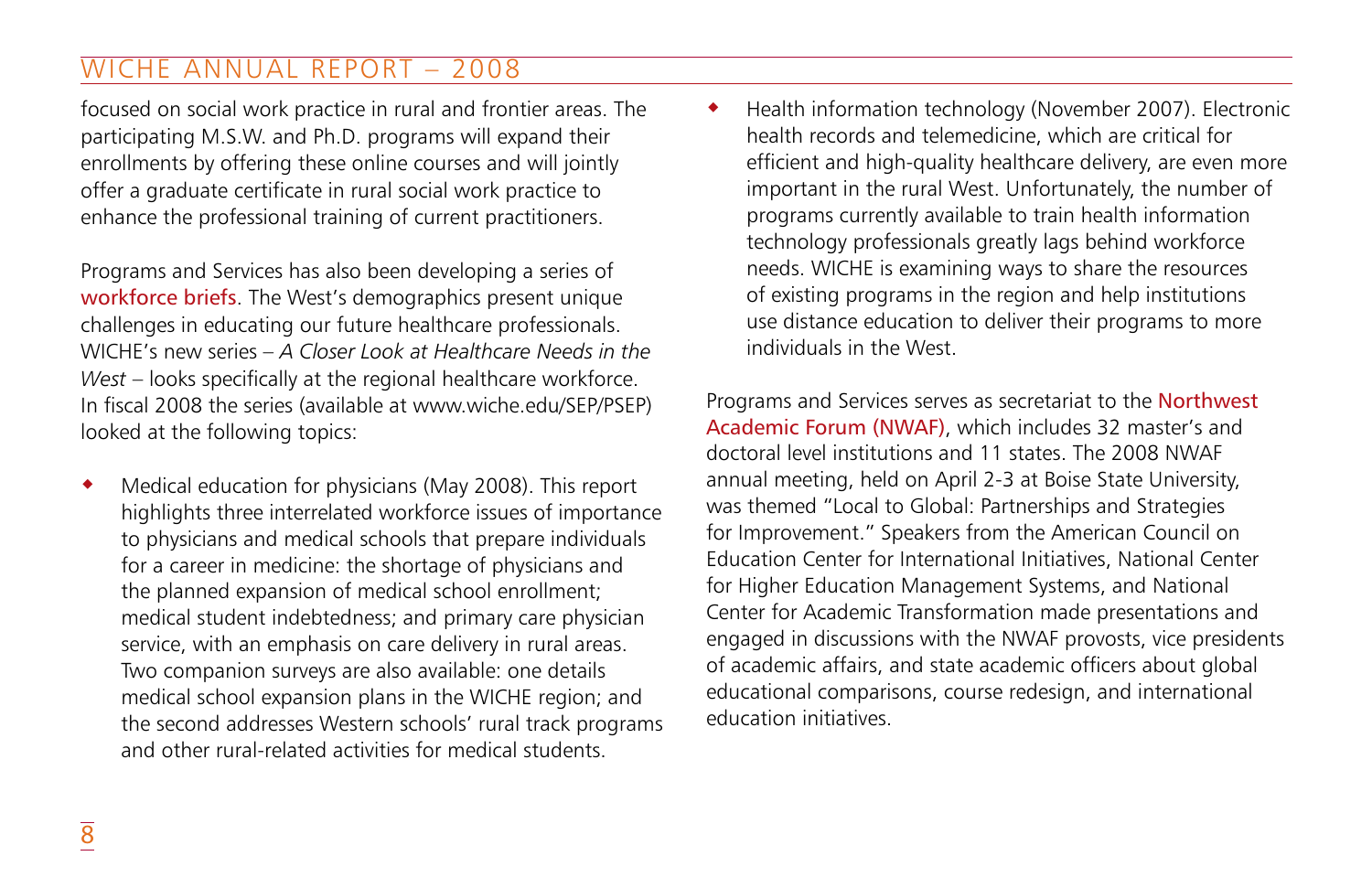Lastly, Programs and Services supports a cost-saving initiative for Western institutions, the Master Property Program (MPP). Developed and administered by the Midwestern Higher Education Compact and offered by WICHE to institutions in the West, MPP is an insurance and risk-management program that provides comprehensive property coverage related to higher education needs and enhances institutions' risk-management and asset-protection strategies. MPP has generated more than \$40.1 million in savings for participating institutions. It also gives its members the opportunity to earn dividends based on annual loss ratios. MPP members currently include 100 campuses (48 primary policies) with total insured values of nearly \$62.3 billion. The Nevada System of Higher Education was the first system in the WICHE region to participate in the Master Property Program and saved \$1.3 million a year on its insured assets in its first two years with MPP. Currently, six institutions and two systems in the WICHE region are members of the Master Property Program: Lewis & Clark College (OR); Nevada System of Higher Education; Pima County Community College System (AZ); Reed College (OR); Seattle Pacific University (WA); University of Northern Colorado; Westminster College (UT); and Willamette University (OR).

# Policy Analysis and Research

In March 2008 WICHE released its 7th edition of *Knocking at the College Door: Projections of High School Graduates by State and Race/Ethnicity*. The occasion was marked by a press conference at the National Press Club in Washington, D.C. As with past releases of this publication, this edition raised interest in many corners of our nation. The Policy Analysis and Research unit responded to inquiries from the national mainstream media, local and campus-based newspapers, associations, researchers, public policymakers, and others. In addition, there has been a significant demand for *Knocking* presentations at national and regional meetings.

In June 2008 WICHE was awarded a new grant, Getting What You Pay For: Understanding Higher Education Appropriations, Tuition, and Financial Aid, from Lumina Foundation for Education. Building upon the work of the *Changing Direction* project, this effort is designed to promote informed decision making and the alignment of higher education appropriations, tuition, and financial aid policy. The goal is to educate state legislators, news media (especially state house and higher education reporters), and others about these issues in an effort to increase student access and success. Together with the National Conference of State Legislatures,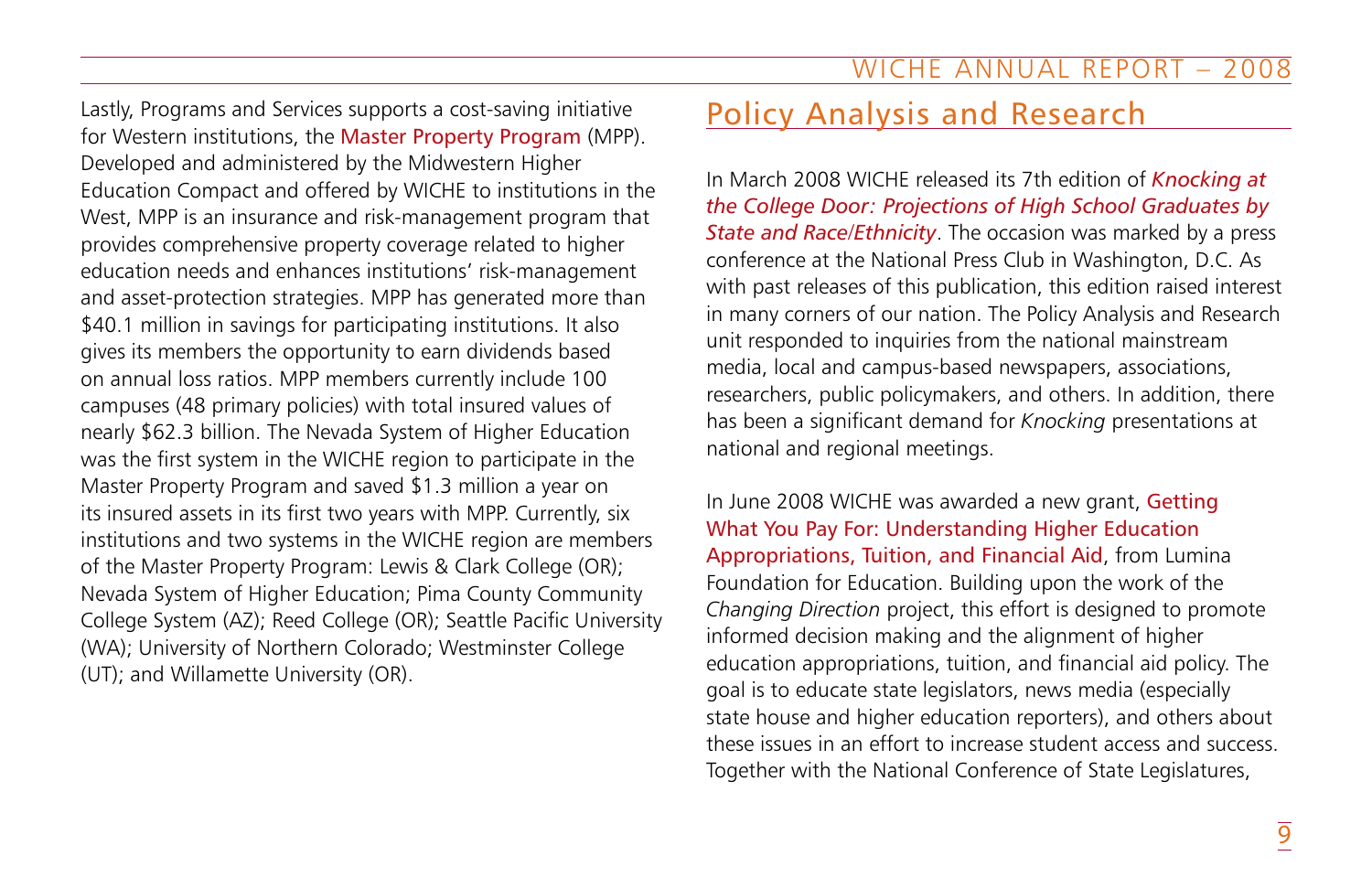and in collaboration with the Hechinger Institute on Education and the Media, WICHE will produce eight policy briefs targeted to the state legislative audience, so that they may better understand the importance of policy alignment.

In November 2007 WICHE launched Non-traditional No More: Policy Solutions for Adult Learners, a two-year project funded by Lumina Foundation that provides state and institutional leaders with a unique opportunity to increase access and success for the adult learner population in postsecondary education. *Non-traditional No More* is working with Arkansas, Colorado, and Nevada (which were selected through a competitive process) to identify their "ready adult" population – those adults who are close to having enough credits to obtain a degree but have not yet returned to college. The project employs two strategies: identifying ready adults and building a path to college success. The first strategy includes mining state data systems and partnering with public or private data systems to identify each state's ready adults. The second strategy is comprehensive and focuses on academic policies, financial aid/financing, student support services, and communications (marketing and information strategies designed to reach out to the ready adult population). In June 2008 WICHE convened meetings in each of the three participating states to begin their efforts.

WICHE continued its work with its Legislative Advisory Committee, convening its annual meeting to bring legislators from WICHE states together to discuss how to maintain a state commitment to financial aid in times of changing demographics and fiscal challenges; we also hosted another meeting, focused on workforce development.

WICHE staff collaborated with Alaska and Nevada to apply for the College Access Challenge Grant Program, a new federal formula-grant initiative designed to foster partnerships among federal, state, and local governments and philanthropic organizations. The program uses matching challenge grants to help increase the number of low-income students who are prepared to enter and succeed in postsecondary education. Through a consortium and network, Western states will have the opportunity to network, learn from each other, share best practices and lessons learned, and explore evidence-based research.

In FY2008 Policy continued work on Escalating Engagement: State Policy to Protect Access to Higher Education, a project funded by the Ford Foundation. *Escalating Engagement*  supported a number of activities related to student access and success. First and foremost, the project enabled WICHE to follow up on its previous work in helping Oregon to restructure and expand its need-based grant award program. The result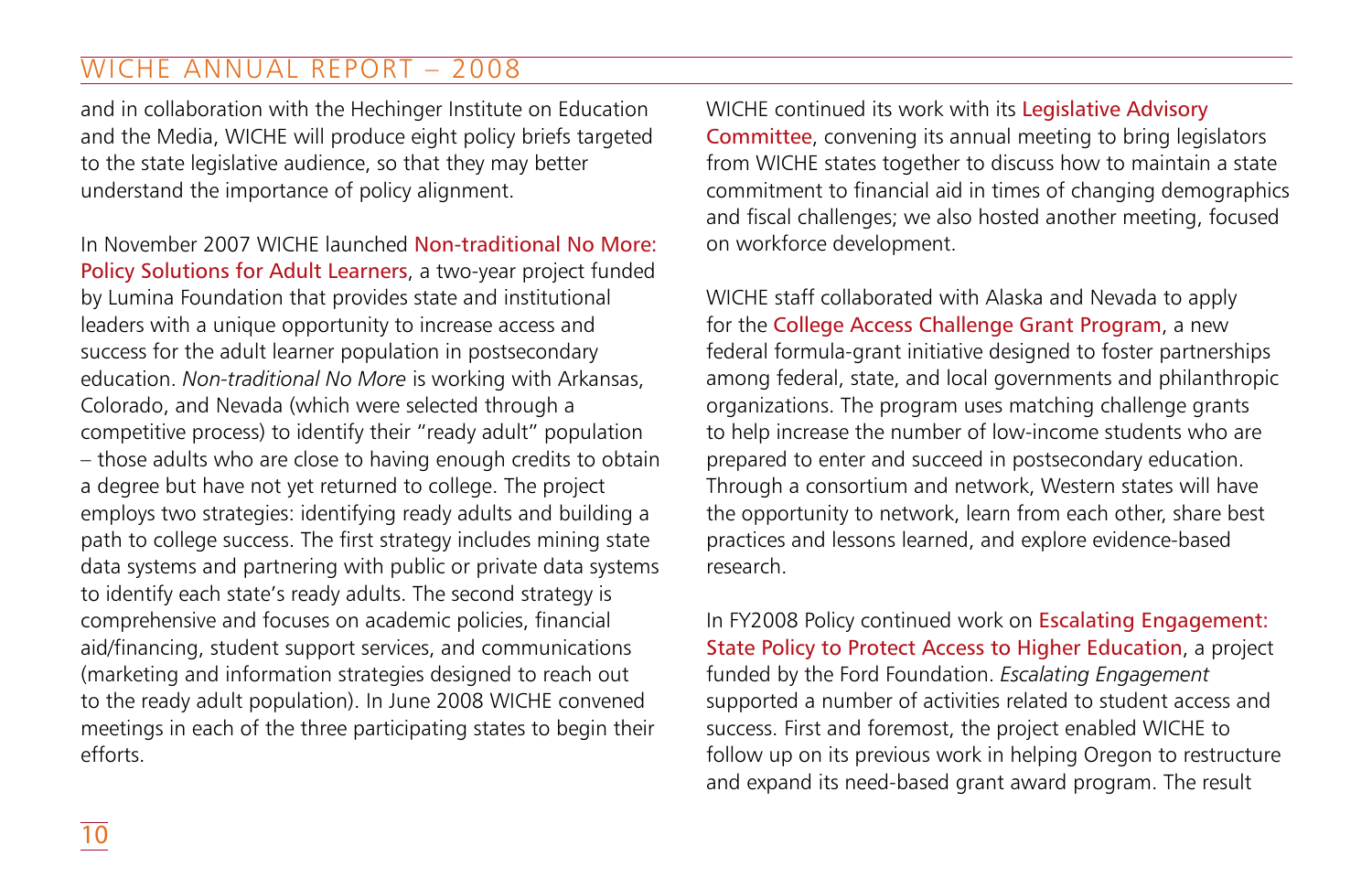was a meeting in January that sought to assist Oregon with its implementation by bringing in outside experts from Minnesota – which operates a similar grant program, based on the principles of "shared responsibility" – to discuss their experience and help improve marketing and communications efforts related to the program's rollout. *Escalating Engagement* also hosted a meeting of the policy fellows in Boulder in April. Many of these early-career policy researchers have conducted research projects on issues involving access and success, and the meeting was a welcome opportunity for them to interact with one another and with the experts located here at WICHE and in the Denver/ Boulder area.

*Escalating Engagement* also helps states focus more intentionally on the connections between postsecondary education and state workforce and economic development. In FY2008 the project supported technical assistance work in several states (in partnership with the National Center for Higher Education Management Systems – NCHEMS – and Council for Adult and Experiential Learning – CAEL); a major meeting on workforce certification systems; and a commissioned paper. Technical assistance was provided to Alaska, North Dakota, Oregon, and Washington. A few details of the work:

 Alaska: A year's worth of data collection and interviews in Alaska culminated in December with a statewide meeting in Anchorage, where WICHE's analysis and expertise led to a conversation about how the state is meeting its workforce and economic development needs and how it envisions its future needs.

- North Dakota: WICHE worked with the North Dakota University System (NDUS) and the North Dakota Legislature's Interim Committee on Higher Education to help identify ways to strengthen the state's public agendabuilding efforts, which are shaped by the need to strive for improved access and success. In January WICHE hosted four legislators and two NDUS leaders in Boulder to begin that conversation. Technical assistance activities were also woven into the interim committee's meetings throughout the year. The activities helped to reinvigorate the North Dakota Roundtable, a group of educators and businesspeople who have been instrumental in defining the direction of the state's higher education efforts. They also helped North Dakota to more effectively conceptualize its accountability scheme and the responsibilities of the legislature, NDUS, and the roundtable related to it.
- Oregon: WICHE's partner the (CAEL) helped the Oregon Department of Community Colleges and Workforce Development take steps toward the implementation of a career readiness certificate.
- Washington: WICHE is continuing to work with Washington's Higher Education Coordinating Board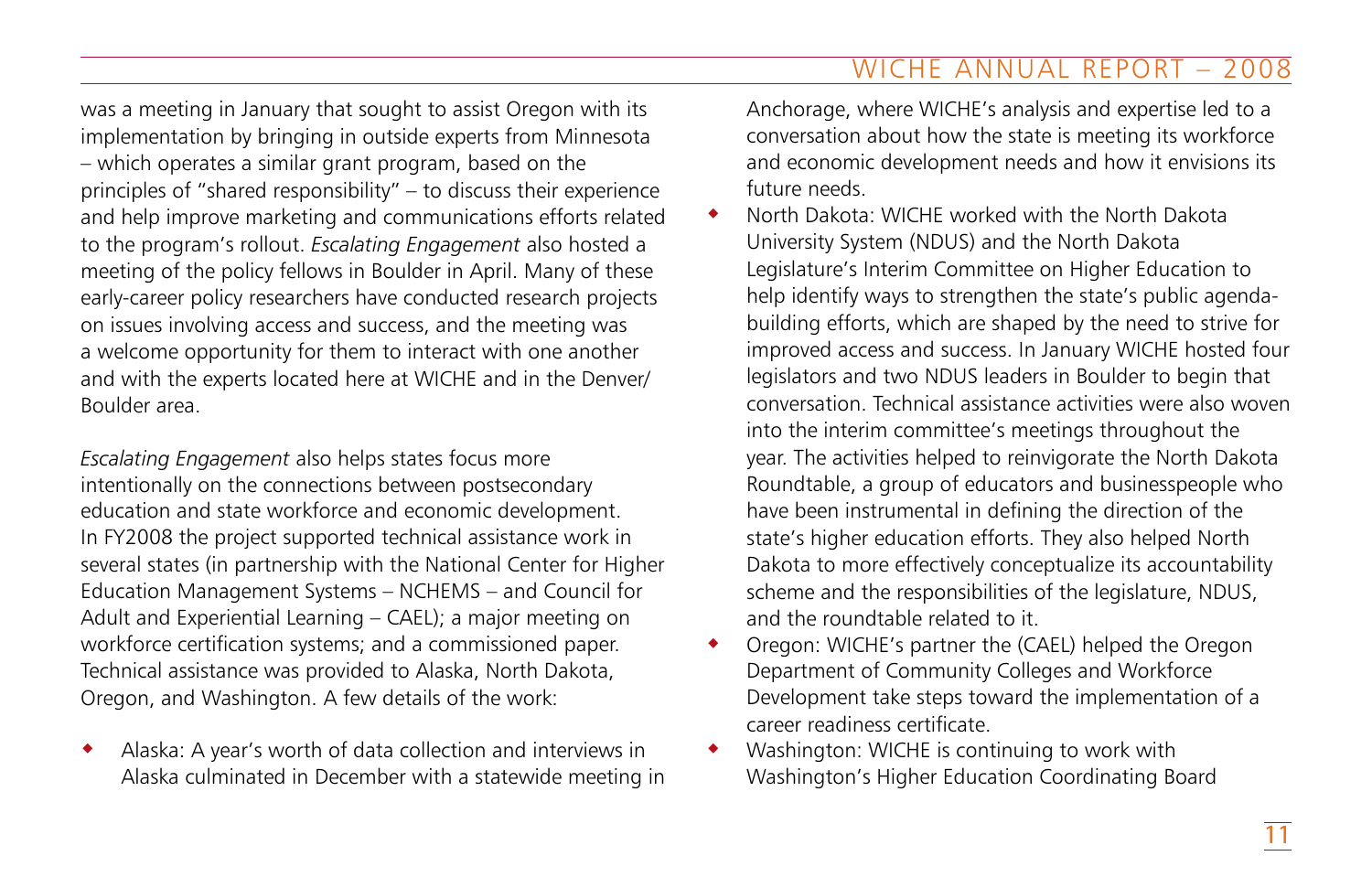through a technical assistance activity designed to help the state better align its workforce needs with its production of degrees and certificates, especially at the baccalaureate level. Considerable data collection, combined with interviews and focus groups, will help inform a future statewide meeting.

In June WICHE organized the Western Summit on Workforce Certification and Higher Education in Lake Tahoe, which attracted over 70 individuals from all 15 WICHE states. The meeting focused on how states could prepare a more highly skilled workforce in order to remain economically competitive. Participants explored how states might use a workforce certification system to improve their ability to prepare individuals for productive careers and enhance the health of their economies. One highlight of the summit was a presentation by Jimmy Clarke, former chief of staff to former Louisiana Governor Kathleen Blanco, in which he shared some of the lessons he learned in responding to the Katrina and Rita hurricanes and how they could be applied to meeting workforce development and educational challenges. Several states in attendance planned to look closer at these ideas.

*Escalating Engagement* also commissioned a paper by Patrick Kelly of NCHEMS, which examines the extent to which educational attainment gaps based on race/ethnicity threaten states' ability to meet their workforce development goals, now and in the future.

Policy continued its work with the Pathways to College Network, an alliance of private and corporate foundations, nonprofits, educational institutions, and the U.S. Department of Education that works to boost access to higher education for disadvantaged students and prepare them for college. Pathways, with a network made up of researchers, policy analysts, educators, K-12 administrators, government representatives, businesses, foundations, and community organizations, seeks to identify the best ways of putting disadvantaged students on the path to college. WICHE's work with Pathways includes annually updating its online searchable policy inventory, SPIDO (State Policy Inventory Database Online). With additional support from Jobs for the Future's Making Opportunity Affordable initiative, this year brought exciting changes to the SPIDO database. Together with WICHE's web developer and IT staff, Policy led an effort to completely change the look and feel of SPIDO. For the first time, SPIDO policies now include hyperlinks. The site will feature many more resources, including direct access to WICHE's *Policy Publications Clearinghouse*. The new SPIDO, to be unveiled on August 31, will be a much more useful resource to policymakers, policy shapers, researchers, and others and will serve as a prominent resource for the initiative.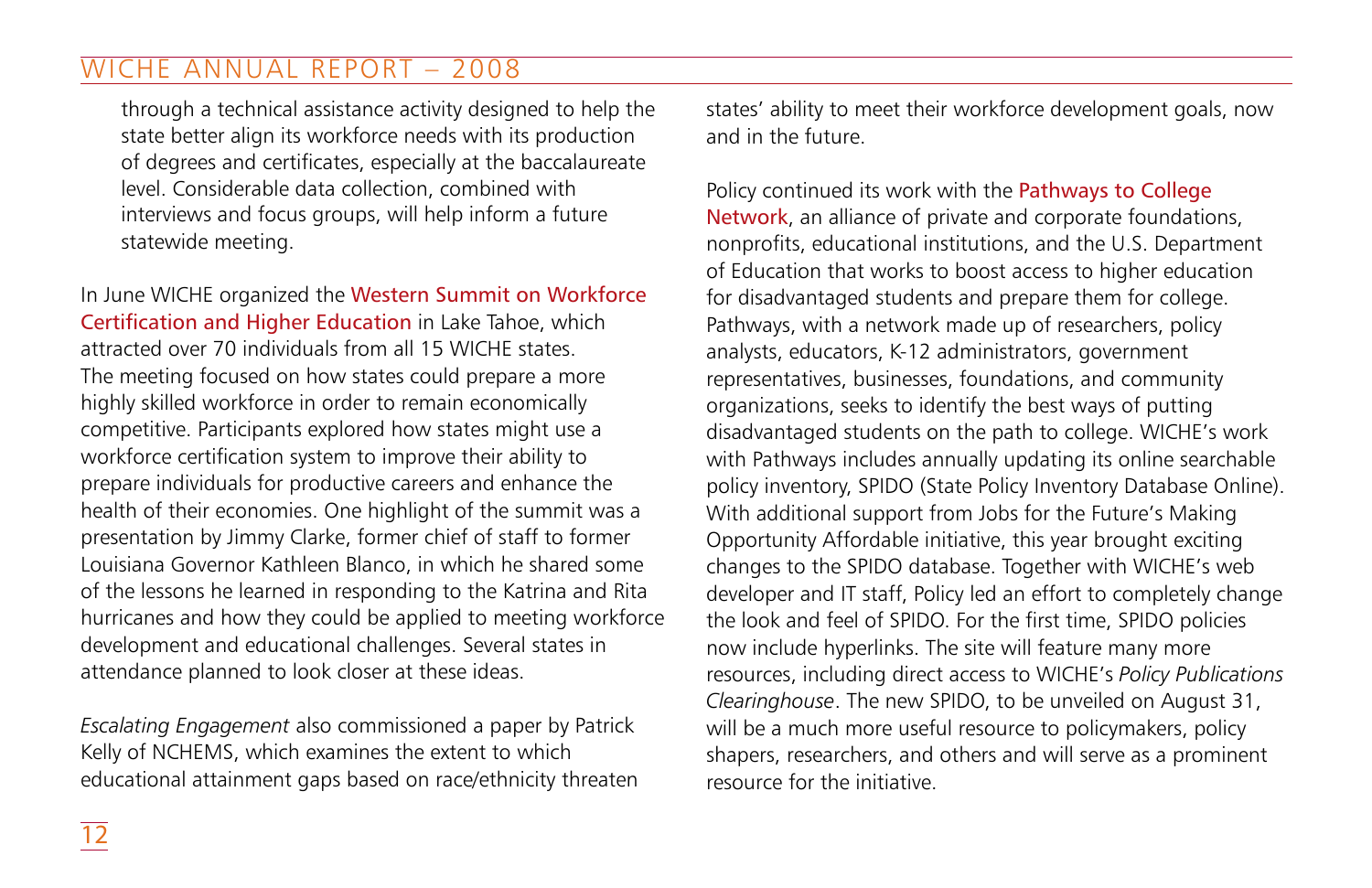Policy Analysis and Research continues to produce annual updates to *Tuition and Fees in Public Higher Education in the West* and the *Benchmarks* document, as well as periodically updating the online *Regional Fact Book for Higher Education in the West*. In FY2008 Policy also produced a *Policy Insights* report that covered changes in tuition and fees and related policies, including an exploratory analysis of tuition differentiation policies at public institutions in the West.

# **WCET**

WCET – a national membership cooperative of institutions and organizations dedicated to advancing access and excellence in higher education through the innovative use of technology – works toward goals in a host of areas, including: educational quality; increased access for underserved populations; improved services to support student success; financial models for technology-delivered education; student- and faculty-driven adoption of innovative technologies; practical applications of technology to teaching and learning; and support for international collaborations.

In fiscal 2008 under Louis Fox's direction, WCET completed a strategic-planning and branding analysis that engaged

members in identifying how WCET could best meet their needs. WCET's membership reaffirmed several core values and important attributes of this organization, including the following:

- WCET has evolved well beyond its Western origins and holds a national and international reputation and appeal.
- The size of the organization not too large and complex – allows members ready access to WCET's network of e-learning leaders, innovators, and practitioners.
- The principles of collaboration and community create a unique *esprit de corps* among WCET members, which results in creative solutions, personal networking opportunities, and in many cases lifetime friendships.

In fiscal 2008 WCET's new website and communications tools allowed for more interaction among members. It also allowed the organization's extensive network of e-learning leaders to comment on issues and developments important to the e-learning community.

Last year WCET joined a group of 12 adult-serving higher education institutions in an important new initiative, Transparency by Design, whose goal is to elevate accountability and transparency in higher education. The project was developed by the Presidents' Forum of Excelsior College, a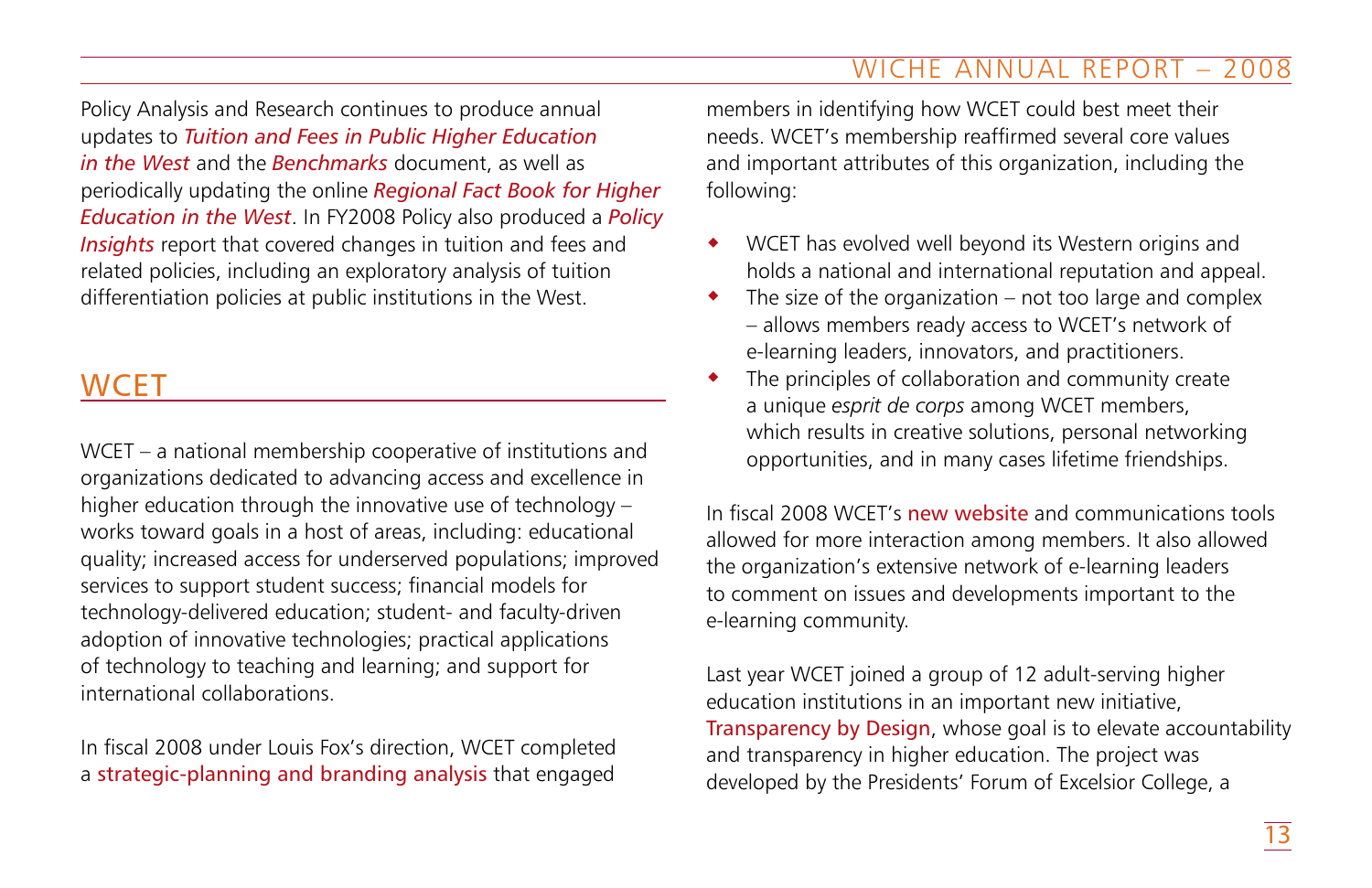consortium of adult-serving higher education institutions. The initiative will provide web-based access to information that allows adult students to make informed decisions about their education. Participating institutions will collect information on student demographics, completion rates, engagement with school/faculty, costs, and program-specific student outcomes. WCET is serving as a neutral third party that will challenge the institutions to meet their stated goals, audit data submitted for publication, and publish *Transparency by Design* information online. The website is scheduled to be operational in the first quarter of 2009.

In anticipation of the reauthorization of the Higher Education Act and its attendant legislation, WCET began work on a study of pedagogical practices and technology systems that will address concerns regarding academic integrity and student verification in online learning. The proposed federal legislation is targeted to accrediting agencies and would apply to distance education program providers.

WCET continued its work on online student services. Nearly a decade ago, WCET began conducting research on best practices in online student services. Last year, it collaborated with institutions and other partners to provide consulting services, workshops, and access to valuable resources through the Center for Transforming Student Services.

In addition, WCET began a redesign of EduTools, the highly successful model for providing comparative reviews of various e-learning products. The redesign will take advantage of contemporary Web 2.0 practices. The new EduTools website will make it easier for higher education administrators and faculty to obtain good information on emerging educational technologies and the latest ideas on teaching and learning.

In partnership with Kansas State University's Institute for Academic Alliances, WCET began work to create a website to collect resources (policies, studies, articles) to support those involved in academic collaborations, in which institutions partner to share access to technology-mediated courses. Several college and university system-level entities in the U.S. and Canada are participating in this new project. WCET released the findings from the first study to examine the funding mechanisms employed by organizations that support the multi-institutional sharing of e-learning services, courses, and expertise. The report, based on a survey of 39 academic collaborations, provided information on the different funding streams used by organizations and the amount of revenue generated from each stream.

Access and connectivity to leading-edge research and education networks is a significant challenge for the U.S.'s more than 200 minority-serving institutions. In 2007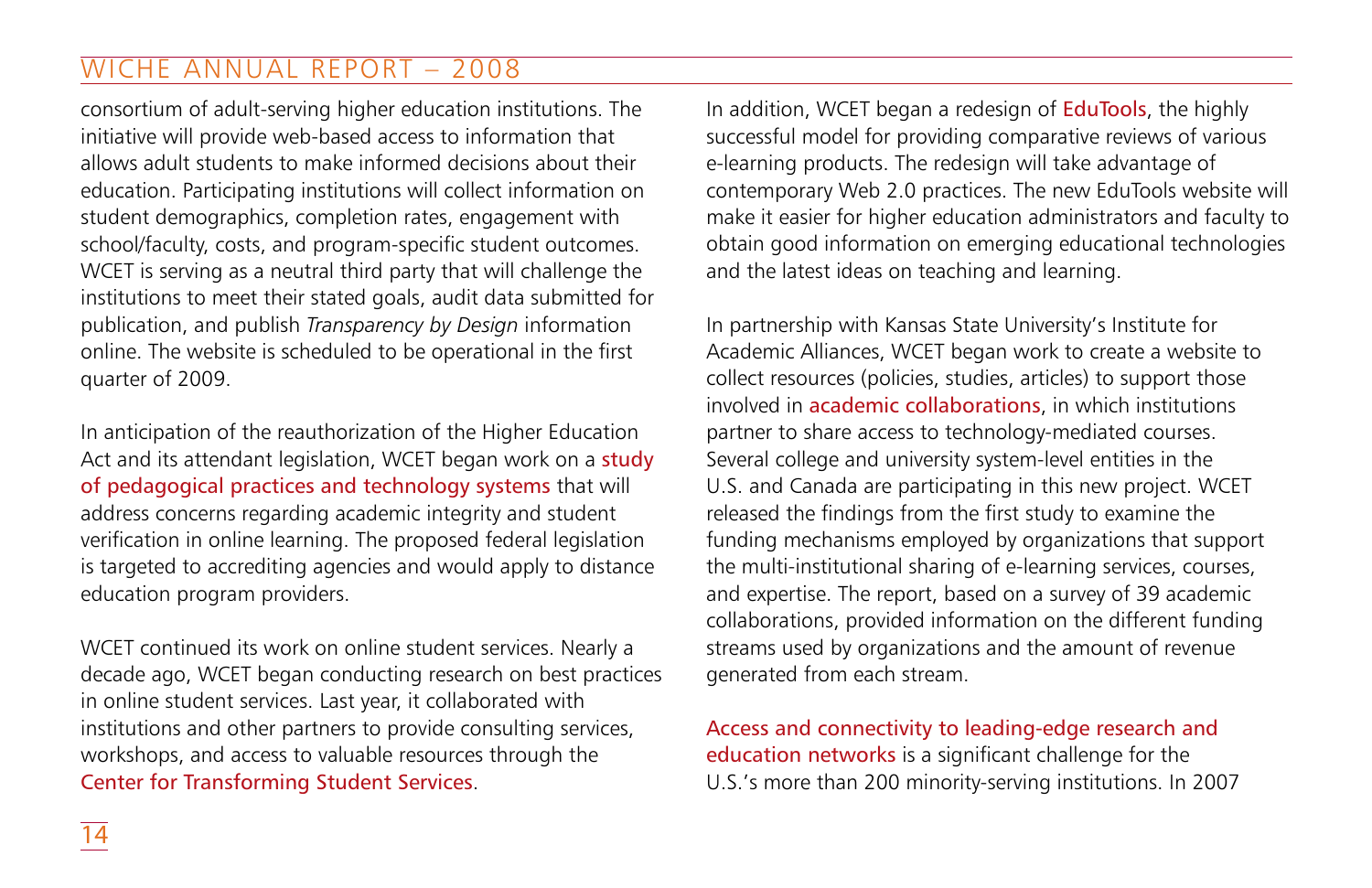WICHE published the white paper "Can You Hear Us Now? Connecting Minority-Serving Institutions in the West to U.S. Advanced Cyberinfrastructure." The paper includes recommendations for raising awareness of the critical importance of cyberinfrastructure to future research, education, and healthcare. In addition, through his leadership and participation in several national networking initiatives, WCET Executive Director Louis Fox worked to advocate for and foster relationships that contributed to state, regional, and national agendas for expanded broadband connectivity for education and healthcare.

On the international front, WCET partnered with the United Kingdom's Observatory on Borderless Higher Education on a benchmarking project for institutions from the U.S. and the British Commonwealth. Project participants shared how technologies had changed the mix of people who are involved in the teaching and learning processes, how these individuals now do their jobs differently, and how institutional policies and practices had adapted to recognize and respond to these changes. The resulting paper, "Impact of Using Technology in Learning and Teaching," primarily authored by Carol Scarafiotti (vice president emeritus, Rio Salado College), outlines common and prevailing themes, as well as statements of good practice.

In fiscal 2008 WCET established a memorandum of understanding with China Open Resources for Education (CORE), the leading proponent of open content for higher education in China and an organization similar to WCET. The WCET/CORE alliance will begin by promoting more interactions between the two organizations through their respective conferences and exploring opportunities for language and cultural exchanges that extend from China's growing use of open educational content. Also in this area, WCET has initiated discussions with WICHE Commissioner Kaye Howe, director of the National Science Digital Library, to explore how to increase utilization of the library's media-rich scientific educational resources by WCET's e-learning providers. The recent adoption of legislation in several U.S. states concerning the rising cost of textbooks is contributing to institutional interest in the adoption of freely available digital resources, such as digital scientific simulations.

WCET participated as a partner in the GOALS (Gaining Online Accessible Learning through Self-Study) project, funded by the Fund for the Improvement of Postsecondary Education. This three-year project centers on the development, evaluation, and dissemination of materials related to web accessibility that educational institutions and accrediting bodies can use in their efforts to ensure that online content is accessible to all.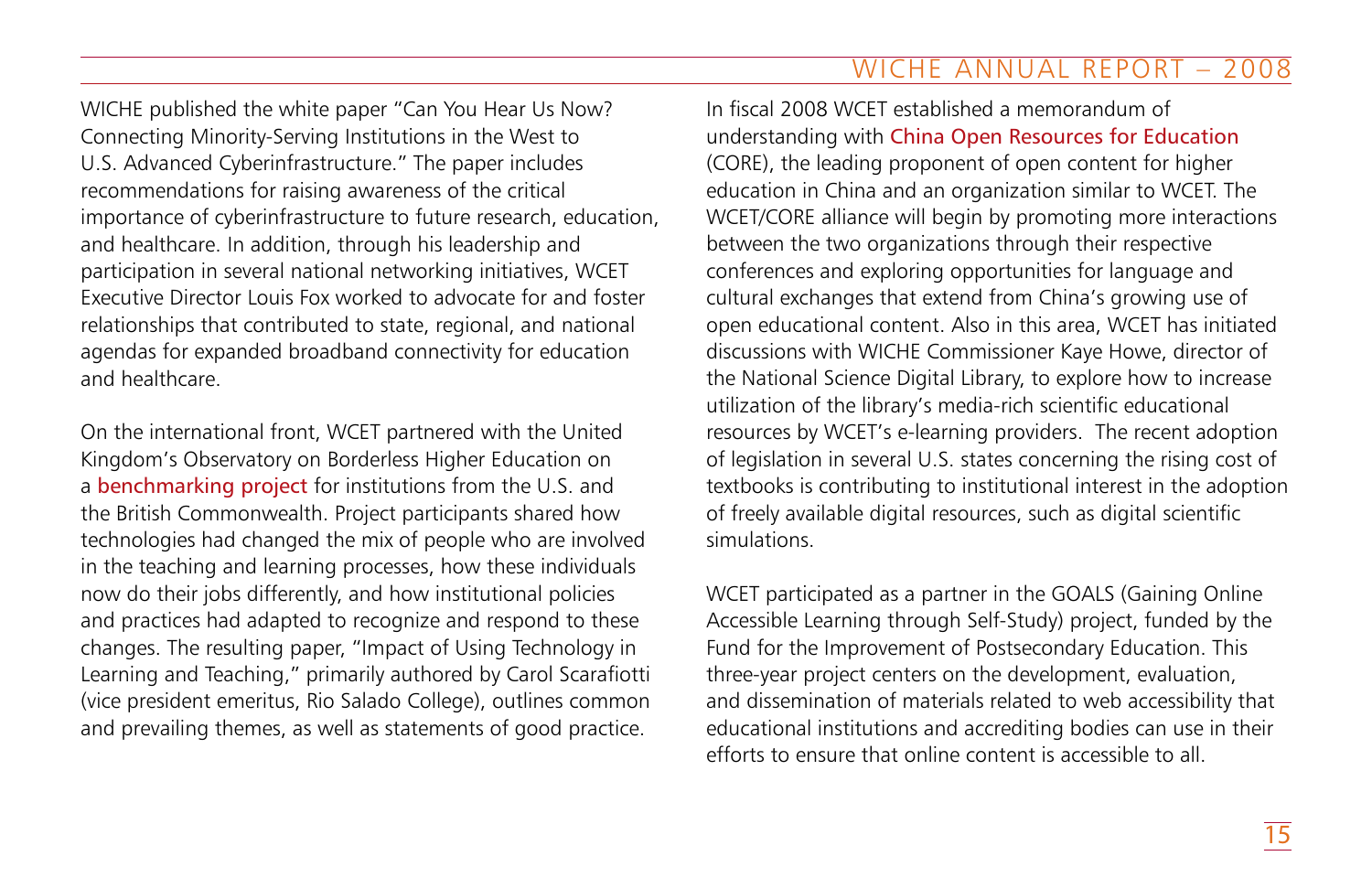Finally, in November WCET held its annual conference, among the country's premier higher education meetings on teaching, learning, and technology. In recognition of its growing membership beyond the West and its national identity in the field of e-learning, WCET held the 2007 conference in Atlanta, the first time ever that the meeting has been staged east of the Mississippi. WCET's membership plays an active role in producing a conference program known for exceptional quality and pragmatic focus.

# Mental Health Program

In FY2008 WICHE's Mental Health Program continued to work to enhance the public systems of care for persons with mental illnesses, children with serious emotional disturbances, and their families, partnering with state mental health authorities, advocacy and consumer groups, federal agencies, and higher education institutions. Its activities focused on direct technical assistance to state and local agencies, policy analysis and research, support of state mental health agency data analysis, and liaison activities with higher education to enhance workforce development. Last year the program worked on the following projects.

- WICHE Center for Rural Mental Health Research. A federally funded research institute, the center conducts studies that inform health policy at multiple levels of decision making. Focused on rural mental health, it is one of seven Rural Health Research Centers in the United States funded by the U.S. Health Resources and Services Administration's Office of Rural Health Policy. Since most rural Americans obtain their mental health care through primary care providers, the initial focus of the research sought to expand knowledge around supporting adoption of evidence-based practices in primary care and the potential impact of such adoption on health outcomes for the consumer.
- Western States Decision Support Group (WSDSG). Through a partnership in funding between the federal Center for Mental Health Services and 15 WICHE states, the Mental Health Program coordinated a regional effort to enhance and coordinate program evaluation and data-driven decision support in the public mental health systems of the WICHE West. WSDSG met face to face several times throughout the year to focus on regional issues related to enhancing accountability through sound data management to support quality improvement, policy formation, and administration.
- Workforce development. In fiscal 2008 the Mental Health Program engaged in an array of activities to improve the preparation and continuing education of the public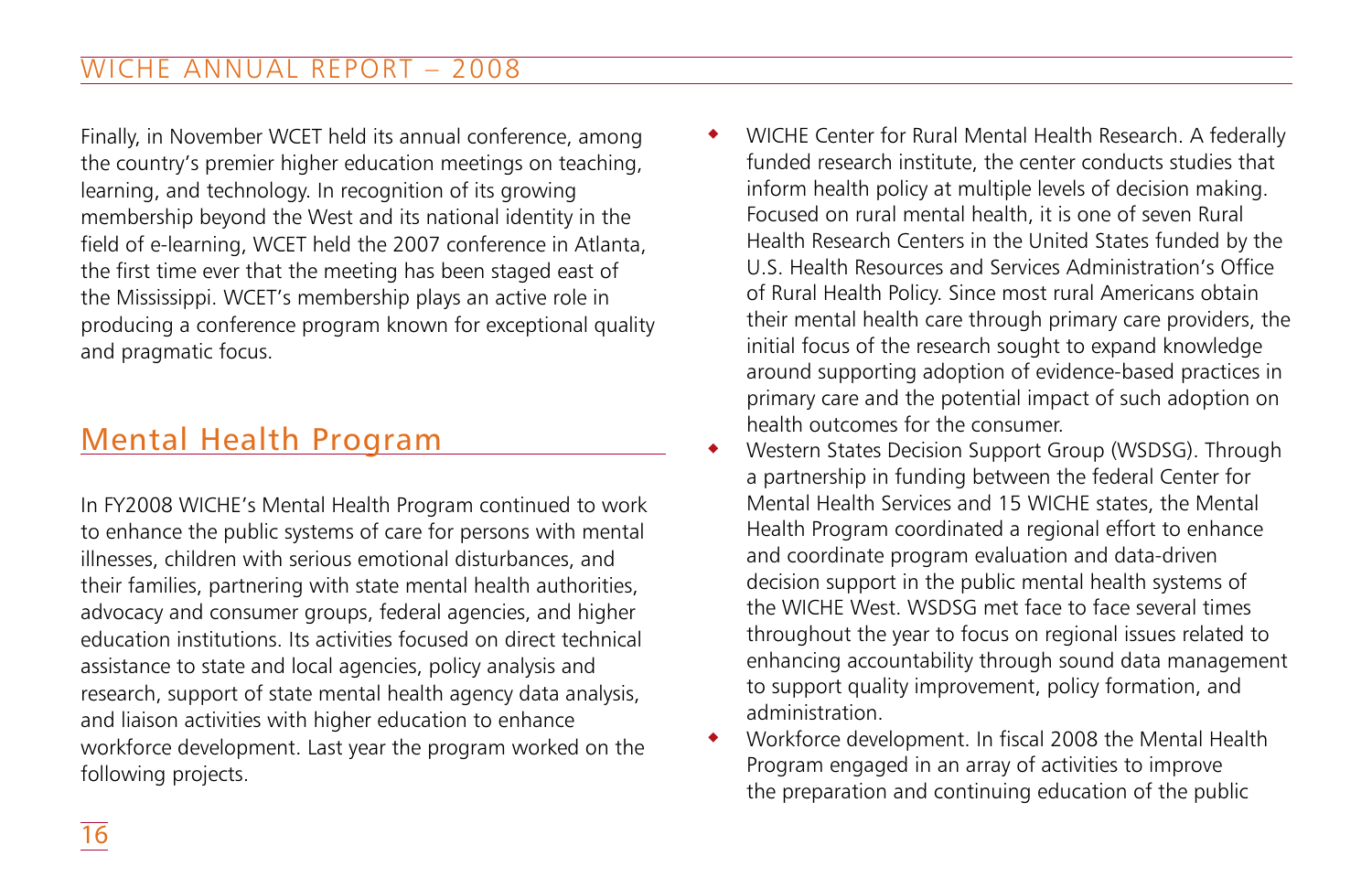mental health workforce in the WICHE West. The program continued its work with Alaska, Nevada, and North Dakota to improve collaboration in training between state mental health systems and higher education training programs. Specifically, it:

- Produced Rural Mental Health Grand Rounds Webcasts, funded by the federal Center for Mental Health Services (CMHS), which enabled rural professionals to obtain training on current issues in mental health practice and continuing education credit.
- Continued to work on improving the behavioral health workforce of the rural West in regards to deaf and hard-of-hearing populations.
- Was routinely called upon by member states and others to offer state-specific technical assistance, facilitating activities focused upon system improvement, planning, and needs assessment.
- Worked with Alaska to support an initiative related to building an integrated delivery system and an integrated data system.
- Had an ongoing project in South Dakota related to supporting the development of systems of care for children and families; and provided technical assistance, conducting surveys of consumers.
- Provided staff members to work as evaluators for two

federally funded suicide grants – one in Wyoming and one in South Dakota.

- Trained rural primary care providers in South Dakota on the identification of depression and other mental health disorders in rural primary care practice.
- Worked with states across the region in areas of needs assessment and gap analysis. An updated model more accurately estimates the prevalence of serious emotional disturbances, serious mental illness, and substance use disorders. Eight Western states contracted with WICHE for state-specific synthetic estimates of serious disorders at the county level.